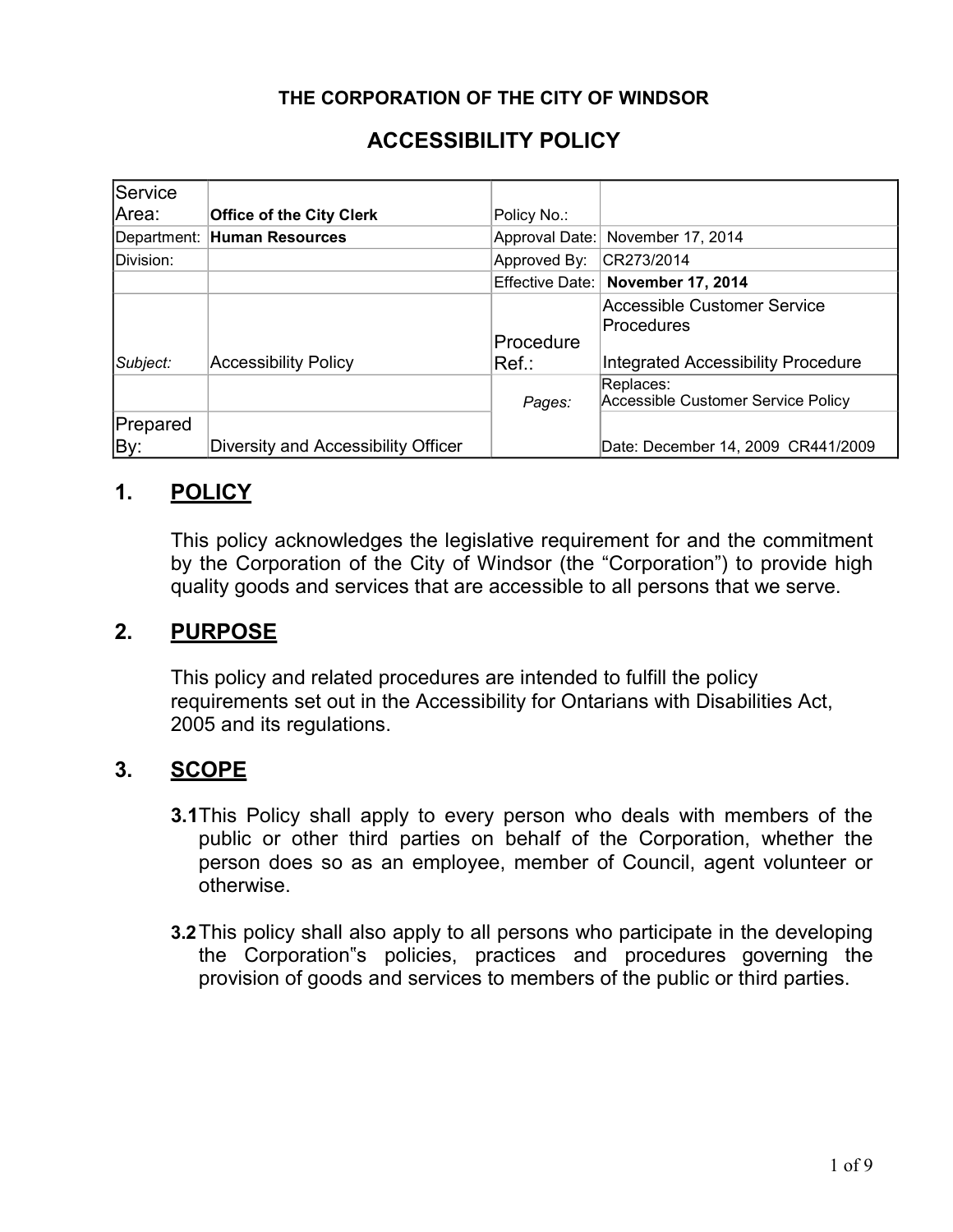# **4. RESPONSIBILITY**

## **4.1 Chief Administrative Officer**

**Ensures that the Corporation of the City of Windsor implements and** updates this policy and related procedures as appropriate.

## **4.2 Senior Management and Managers**

- **Ensure employees and volunteers and any third party who report to** them or conduct business on their behalf are trained on accessible customer service following corporate standards.
- Ensure that procedures under this policy are communicated to staff and are carried out consistently.
- Ensure that feedback from the public regarding accessiblecustomer service is addressed in accordance to the policy and related procedures.

## **4.2 Employees**

■ Ensure that accessible customer service is provided to all customers in accordance to the policy and related procedures.

# **5. DEFINITIONS**

- **5.1** "Assistive device"- Is a technical aid, communication device or medical aid that is used to increase, maintain, or improve the functional abilities of people with disabilities, in seeing, hearing, speaking, mobility, walking, breathing, performing manual tasks, learning, working, or selfcare.
- **5.2** "Disability "-For the purposes of this policy "disability" is defined according to the Accessibility for Ontarians with Disabilities Act 2005 as:
	- (a) any degree of physical disability, infirmity, malformation or disfigurement that is caused by bodily injury, birth defect or illness and, without limiting the generality of the foregoing, includes diabetes mellitus, epilepsy, a brain injury, any degree of paralysis, amputation, lack of physical co-ordination, blindness or visual impediment, deafness or hearing impediment, muteness or speech impediment, or physical reliance on a guide dog or other animal or on a wheelchair or other remedial appliance or device,
	- (b) a condition of mental impairment or a developmental disability,
	- (c) a learning disability, or a dysfunction in one or more of the processes involved in understanding or using symbols or spoken language,
	- (d) a mental disorder, or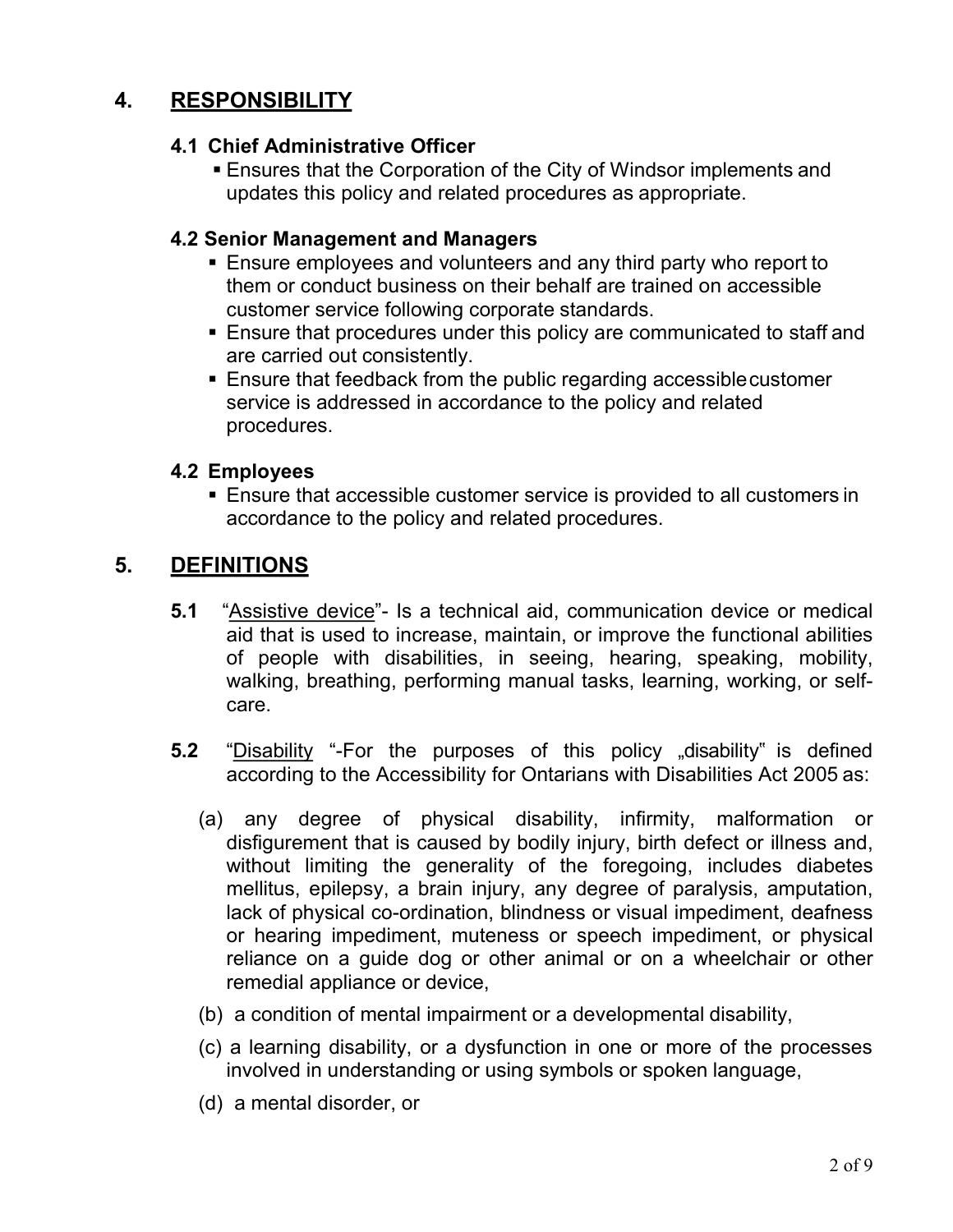- (e) an injury or disability for which benefits were claimed or received under the insurance plan established under the Workplace Safety and Insurance Act, 1997; ("handicap")
- **5.3** "Service animal" An animal is a service animal for a person with a disability,
	- (a) if it is readily apparent that the animal is used by the person for reasons relating to his or her disability; or
	- (b) if the person provides a letter from a physician or nurse confirming that the person requires the animal for reasons relating to the disability. O. Reg. 429/07, s. 4 (9).

Service animals include, but are not limited to "guide dogs": a guide dog as defined in section 1 of the Blind Persons" Rights Act; ("chien-guide") means a dog trained as a guide for a blind person and having the qualifications prescribed by the regulations under the Blind Persons" Rights Act. ("chien d"aveugle") R.S.O. 1990, c. B.7, s. 1 (1).

**5.4** "Support person," means, in relation to a person with a disability, another person who accompanies him or her in order to help with communication, mobility, personal care or medical needs or with access to goods or services. ("personne de soutien") O. Reg. 429/07, s. 4 (8).

# **6. GOVERNING RULES AND REGULATIONS**

This policy is drafted in accordance with the Accessibility Standards for Customer Service (Ontario Regulation 429/07) and the Integrated Accessibility Standards (Ontario Regulation 191/11) and addresses the following:

- A. The provision of goods and services to persons with disabilities;
- B The use of assistive devices by persons with disabilities;
- C The use of service animals by persons with disabilities;
- D The use of support persons by persons with disabilities;
- E. Notice of temporary disruptions in services and facilities;
- F. Training;
- G. Customer feedback regarding the provision of goods and servicesto persons with disabilities; and
- H. Notice of availability and format of documents.
- I. Integrated Accessibility Standards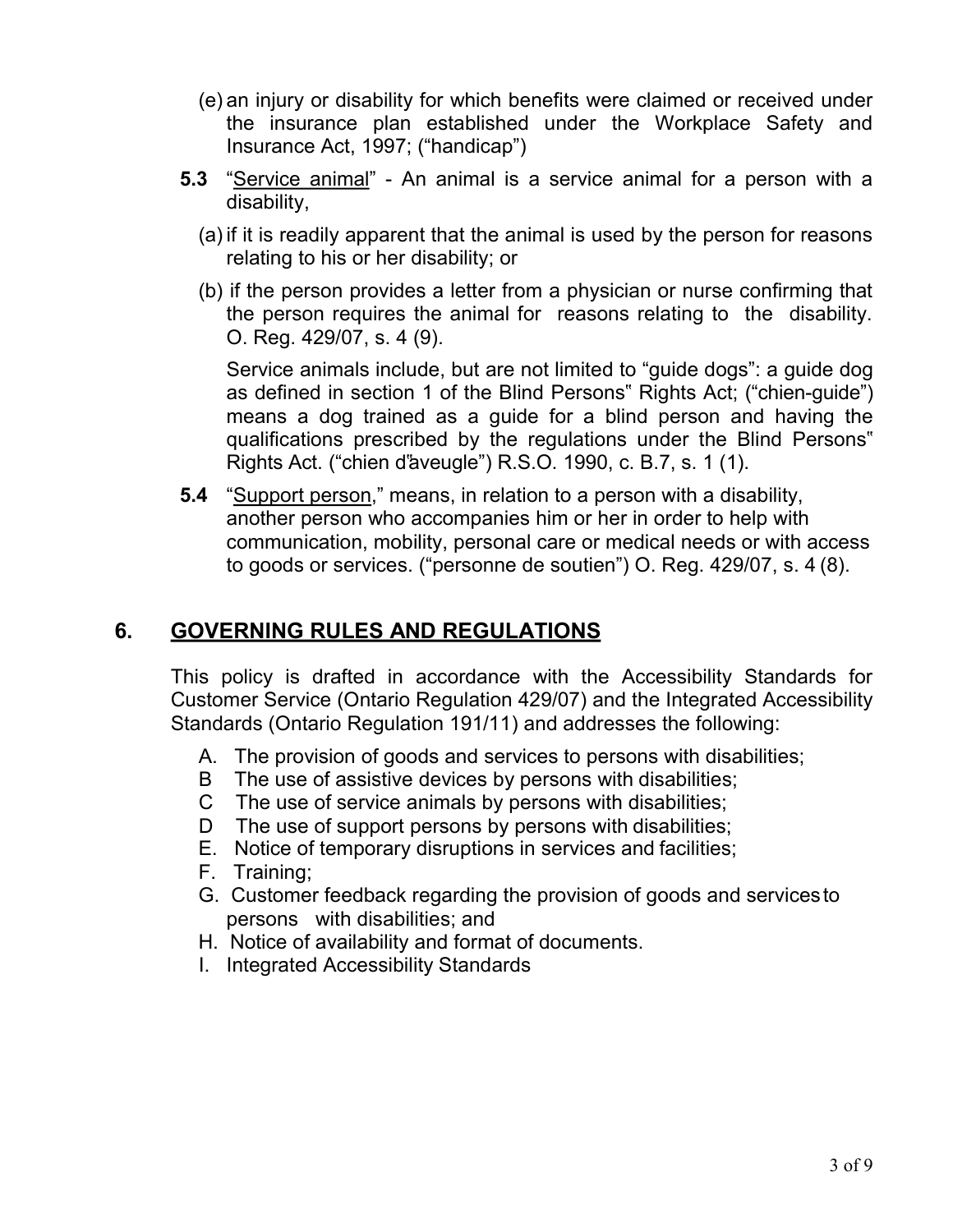# **A. Providing goods and services to people with disabilities**

The Corporation will make reasonable efforts to:

- Provide its goods and services in a way that respects the dignity and independence of people with disabilities.
- Give people with disabilities the same opportunity to access our goods and services and allow them to benefit from the same services, in the same place and in a similar way as other customers.
- Communicate in a manner that takes into account the person"s disability.

# **B. Assistive devices**

## Customer"s own assistive device(s)

A person with a disability may provide their own assistive device for the purpose of obtaining, using and benefiting from the Corporation"s goods and services unless otherwise prohibited by law (i.e.: health and safety reasons). In such situations the City may offer person with a disability other reasonable measures to assist him or her in obtaining, using and benefiting from the Corporation"s goods and services, where the Corporation has such other measures available.

## Assistive devices provided by the City

Where applicable, assistive devices owned and operated by the Corporation will be available to assist with serving the customer"s needs and requirements while utilizing the goods and services offered by the Corporation. Available assistive devices, and the procedure for accessing them, are outlined in the City of Windsor Assistive Devices Procedure.

## **C. Use of Service Animals**

We are committed to welcoming people with disabilities who are accompanied by a service animal on the parts of our premises that are open to the public and other third parties. If a guide dog or other service animal accompanies a visiting person with a disability, the Corporation shall ensure that the person is permitted to enter the premises with the animal and keep the animal with him or her.

#### Exceptions to the rule

Service animals will not be permitted:

i. Where food preparation is being undertaken;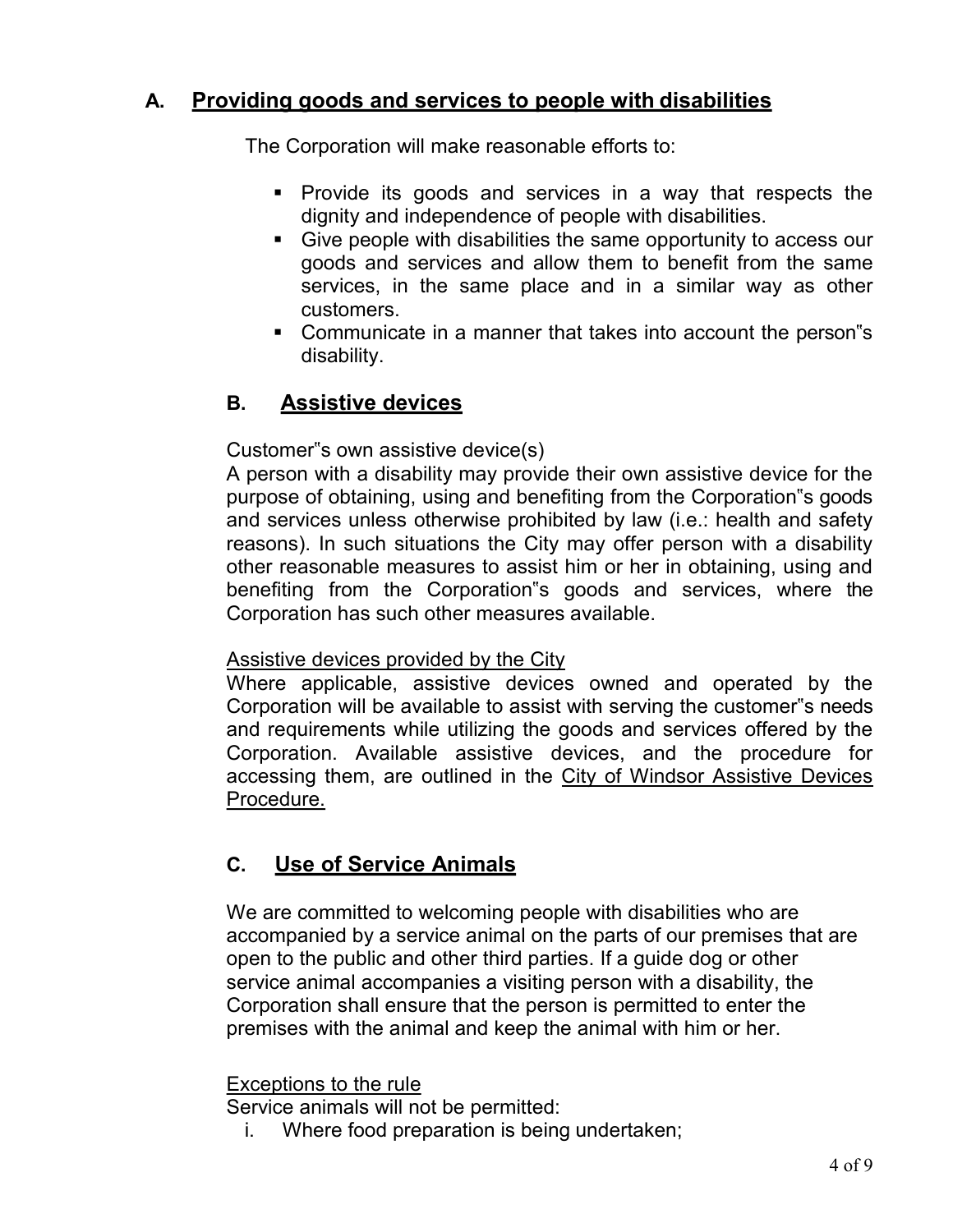ii. As otherwise disallowed by law.

If a service animal is excluded by law, the Corporation will ensure that alternate means are available to enable the person with a disability to obtain, use or benefit from the Corporation"s goods and services.

#### Recognizing a Service Animal

Where an animal is not a trained guide dog and it is not readily apparent that the animal is used by the customer for reasons relating to his or her disability, the Corporation may request a letter from a physician or nurse confirming that the person requires the animal for reasons related to the disability.

The customer may have an alternate form of verification that they prefer to offer; in such a situation the Corporation may also accept as confirmation a valid identification card signed by the Attorney General of Canada or a certificate of training from a recognized guide dog or service animal training school.

### Care and Control of the Animal

A customer with a disability who is accompanied by a service animal must maintain care and control of the animal at all times.

#### **Allergies**

If a customer or staff member has a severe allergy to animals, which could result in health and safety concerns, the Corporation shall make reasonable efforts to meet the needs of all individuals.

More specific information related to service animals may be found in the City of Windsor Service Animal Procedure.

## **D. Use of Support Persons**

The Corporation is committed to welcoming people with disabilities who are accompanied by a support person. If a support person accompanies a visiting person with a disability, the Corporation shall ensure that both persons are entitled to enter the premises together and that the person with a disability is not prevented from having access to the support person while on the premises.

#### When a Support Person may be required

The Corporation may require a visiting person with a disability to be accompanied by a support person when on the premises, but only if a support person is necessary to protect the health or safety of the person with a disability or the health and safety of others on the premises.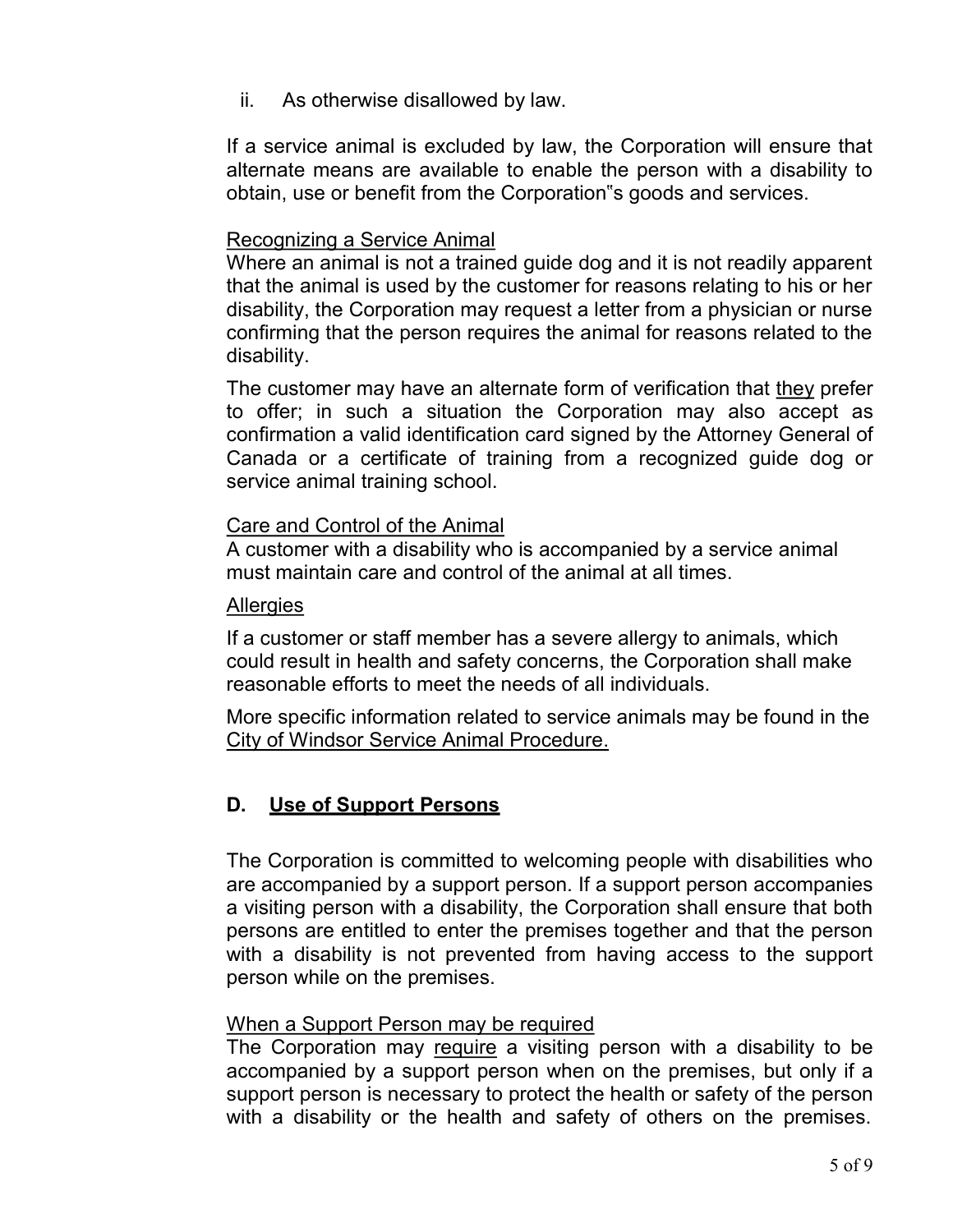Refer to the City of Windsor Support Person Procedure for details about the criteria that should be used in making such a determination.

### Fees and admission

If an amount is payable by a support person for admission to the premises or in connection with a support person"s presence at the premises the Corporation shall ensure that notice is given in advance about the amount, if any, payable in respect of the support person by posting notice of fees for support persons wherever Corporate fees are posted.

More specific information related to fees and admission for support persons may be found in the City of Windsor Support Person Procedure.

# **E. Notice of Temporary Disruption**

Temporary disruptions in the Corporation"s services and facilities may occur due to reasons that may or may not be within the Corporation"s control or knowledge. The Corporation will make reasonable efforts to provide prior notice of planned disruptions if possible, recognizing that in some circumstances such as in the situation of unplanned temporary disruptions, advance notice will not be possible.

#### Information to be included in notice

The Corporation will make reasonable efforts to provide notice of the disruption to the public, including:

- i) information about the reason for the disruption;
- ii) its anticipated duration; and
- iii) a description of alternative facilities or services, if any, that may be available.

#### Manner of notification

When temporary disruptions occur to the Corporation"s services or facilities, the Corporation will provide notice by:

- i) posting the information in visible places, and/or
- ii) on the Corporation"s website, or
- iii) by any other method that may be reasonable under the circumstances as soon as reasonably possible.

More specific information about providing notice of service disruption is set out in the City of Windsor"s Service Disruption Procedure.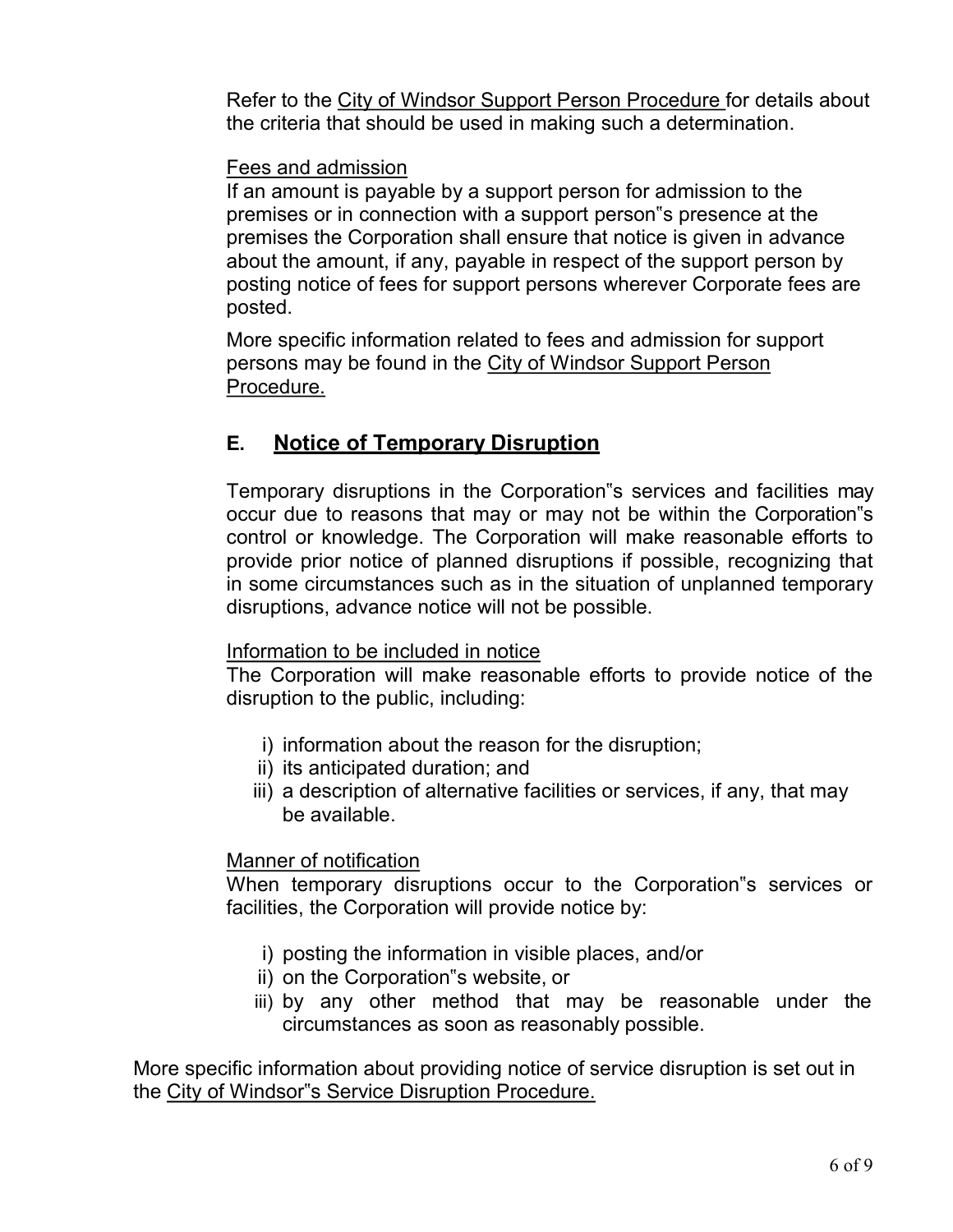# **F. Training for staff**

## Who must receive training?

The Corporation will provide training to all employees, volunteers and others who deal with the public or other third parties on their behalf, and all those who are involved in the development and approvals of customer service policies, practices and procedures.

#### Content of training

All training, regardless of format, will include:

- i) Instruction on the purposes of the AODA and all requirementsset out in the standards;
- ii) Instruction on how to interact and communicate with people with various types of disabilities;
- iii) Instruction on how to interact with people with disabilities who use assistive devices or require the assistance of a guide dog, other service animal or a support person;
- iv) Instruction on how to use equipment or devices available at municipal premises or that are provided otherwise, that may help people with disabilities access municipal services, such as TTY telephones, elevators, lifts, accessible interactive kiosks or other technology; and
- v) Instruction on what to do if a person with a disability is having difficulty accessing municipal services.

## When training will be conducted

The training will be provided to each person as soon as practicable after he or she is assigned the applicable duties. Training will also be provided on an ongoing basis in connection with changes to the policies, practices and procedures governing the provision of goods or services to persons with disabilities.

## Training records

The Corporation shall keep records of the training provided under this section, including the dates on which the training is provided and the number of individuals to whom it is provided.

## **G. Feedback process**

Comments on our services, regarding how well customer expectations are being met, are welcome and appreciated.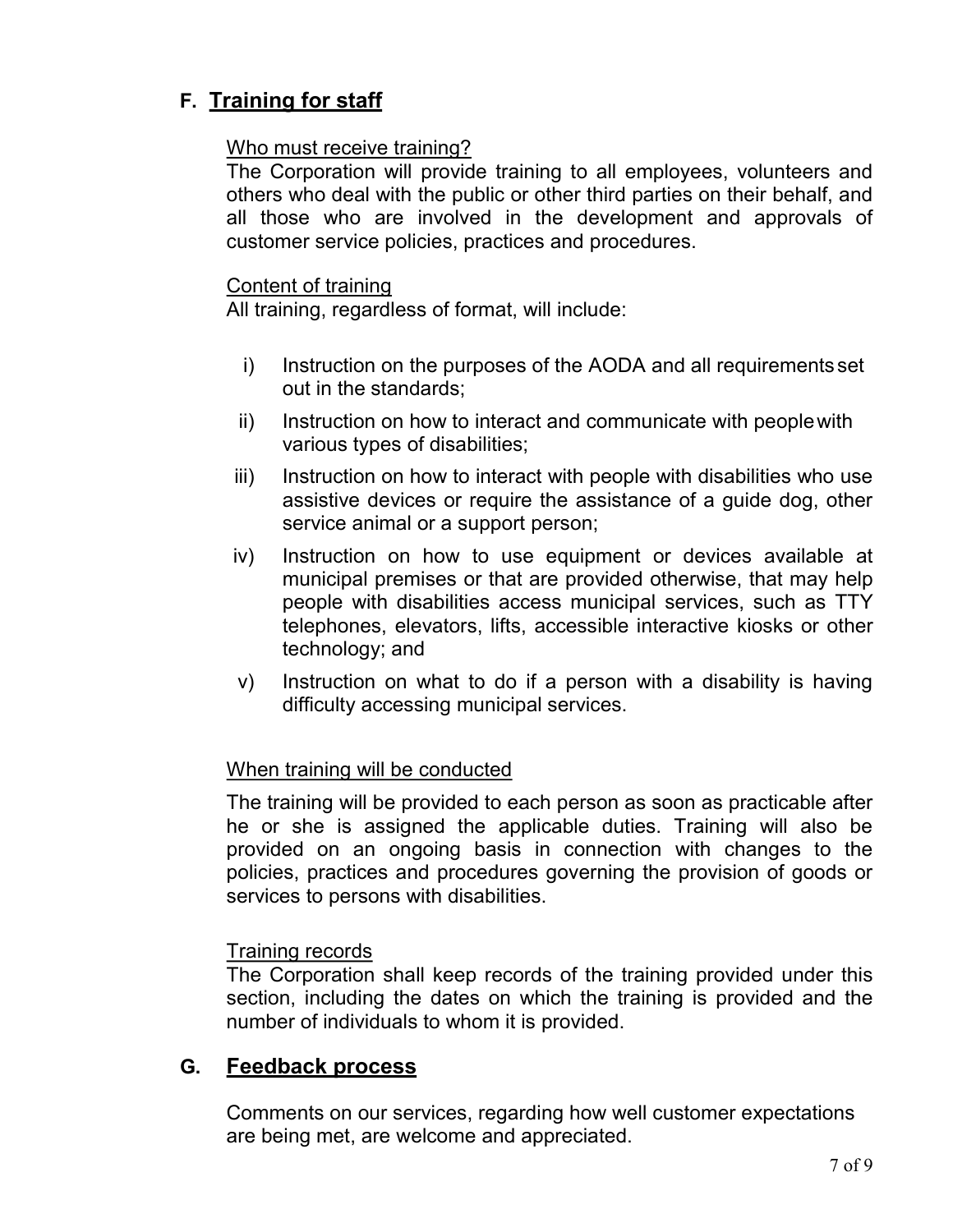Feedback regarding the way the Corporation provides goods and services to people with disabilities can be made by a person with a disability in the manner deemed most convenient to them, such as in person, by telephone, TTY, Textnet, in writing or by delivering an electronic text by email or on CD or otherwise. More specific information about feedback procedures is set out in the City of Windsor Feedback Procedure.

## **H. Notice of availability and format of documents**

The Corporation shall notify persons to whom it provides goods or services that the documents required under this regulation are available upon request and in a format that takes into account the person"s disability. This notice may be given by posting the information at a conspicuous place owned and operated by the Corporation, the corporate website and or any other reasonable method.

## **I. Integrated Accessibility Standards**

The Corporation is committed to ensuring an accessible environment for all persons with disabilities, and it is dedicated to meet the accessibility needs of persons with disabilities in a respectful, equitable and timely manner. This commitment extends to residents, visitors and employees with visible and non-visible disabilities.

The content of the Integrated Accessibility Standards Procedure will include the prescribed elements identified in regulations under the Accessibility for Ontarians with Disabilities Act including but not necessarily limited to:

a) General requirements as set out the Integrated Accessibility Standard regulation

- b) Accessible Information and Communication
- c) Accessible Employment
- d) Accessible Transportation
- e) Accessibility Standards for the Built Environment

## **7. ADMINISTRATION**

**7.1** Questions about the policy or related procedures should be directed to the Accessibility and Diversity Officer or the Customer Service Division.